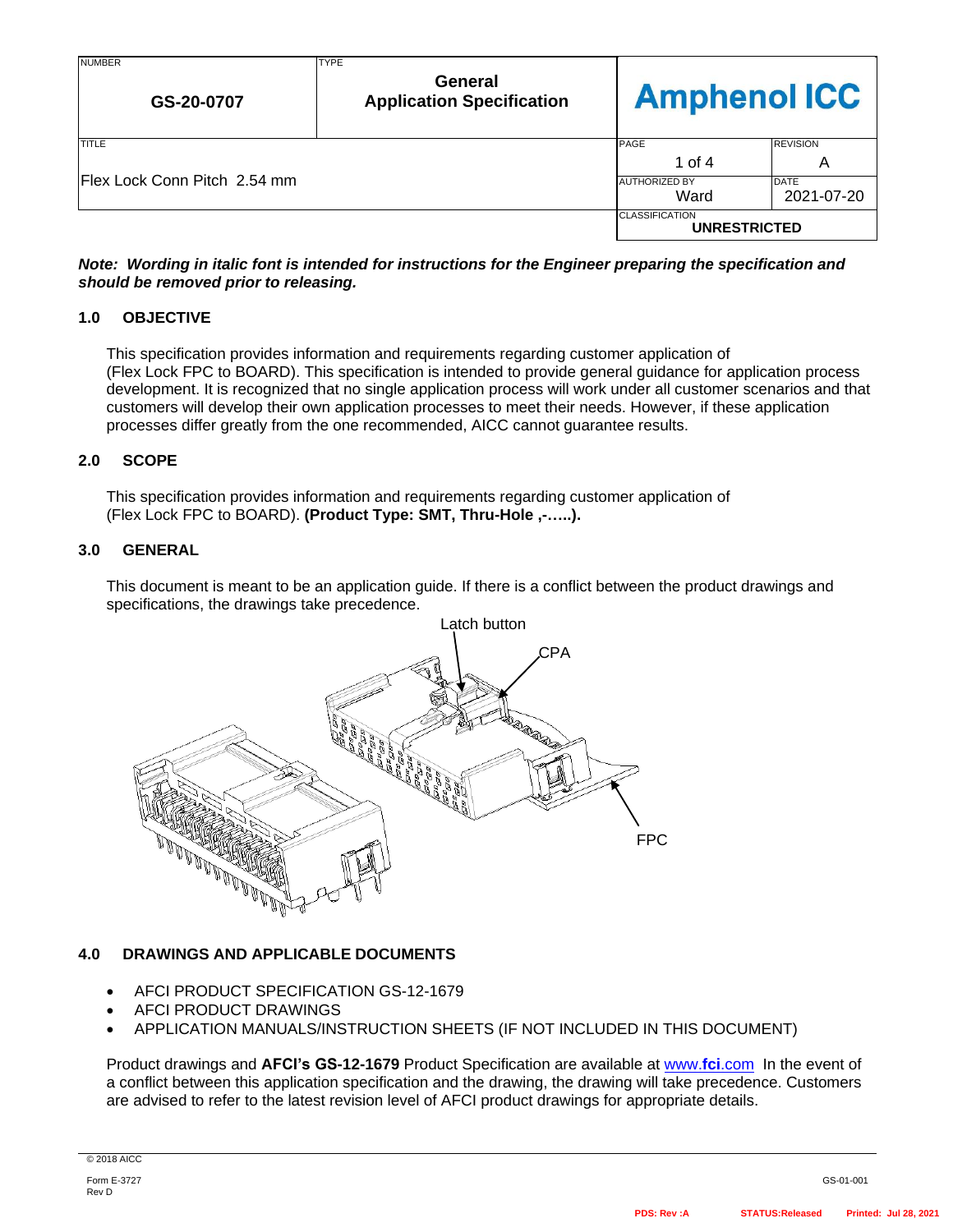| <b>NUMBER</b><br>GS-20-0707   | <b>TYPE</b><br>General<br><b>Application Specification</b> | <b>Amphenol ICC</b>                          |                 |
|-------------------------------|------------------------------------------------------------|----------------------------------------------|-----------------|
| TITLE                         |                                                            | <b>PAGE</b>                                  | <b>REVISION</b> |
|                               |                                                            | 2 of 4                                       | A               |
| IFlex Lock Conn Pitch 2.54 mm |                                                            | <b>AUTHORIZED BY</b>                         | DATE            |
|                               |                                                            | Ward                                         | 2021-07-20      |
|                               |                                                            | <b>CLASSIFICATION</b><br><b>UNRESTRICTED</b> |                 |

# **5.0 APPLICATION REQUIREMENTS**

# *(For Pin In Hole Solder Including Intrusive reflow. BGA and Surface Mount use the following)* For

specifics of PC board layout, refer to the customer drawings for the particular Part Number being applied. Header Conn: The thickness of PCB is 0.8~1.6 mm.

Rec Conn: FPC should add stiffening plate and total thickness is 0.8~1.6 mm.

The dimension should refer to drawings.

Stencil thickness is 0.15 mm.



© 2018 AICC

Form E-3727 Rev D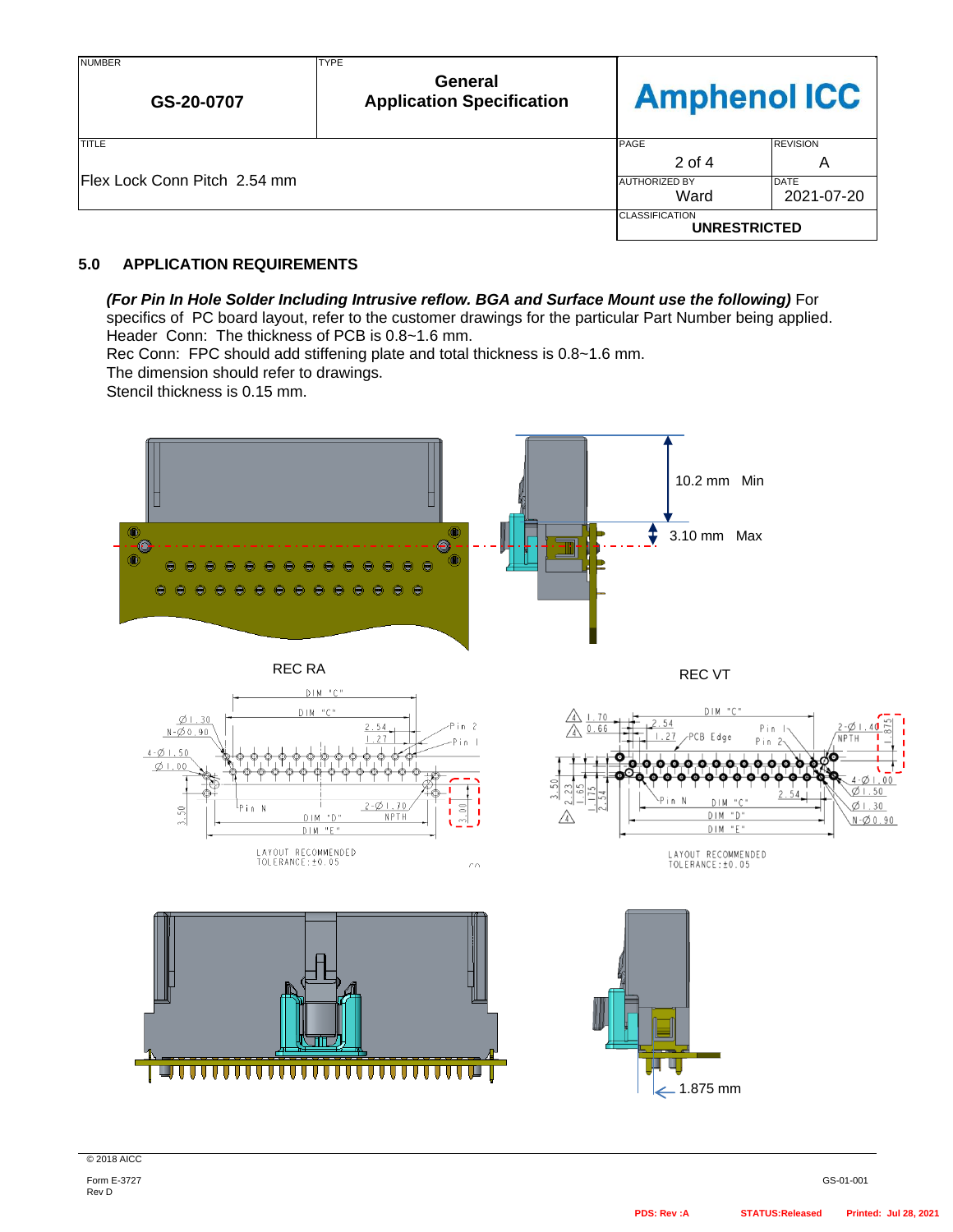| <b>NUMBER</b><br>GS-20-0707   | <b>TYPE</b><br>General<br><b>Application Specification</b> | <b>Amphenol ICC</b>                          |                           |
|-------------------------------|------------------------------------------------------------|----------------------------------------------|---------------------------|
| <b>TITLE</b>                  |                                                            | <b>PAGE</b>                                  | <b>REVISION</b>           |
|                               |                                                            | 3 of 4                                       | Α                         |
| IFlex Lock Conn Pitch 2.54 mm |                                                            | <b>AUTHORIZED BY</b><br>Ward                 | <b>DATE</b><br>2021-07-20 |
|                               |                                                            | <b>CLASSIFICATION</b><br><b>UNRESTRICTED</b> |                           |

### **6.0 APPLICATION TOOLING**

Application Tooling needed for separation of (Flex Lock FPC to BOARD). is defined in Table **(X)**:

| Tool PN      | <b>Tool Description</b> | Connector PN        | <b>Connector Description</b> |
|--------------|-------------------------|---------------------|------------------------------|
| 10164000-001 | Separator for 10~30pin  | 10158557 & 10158558 | Header RA & Rec RA           |
| 10164001-001 | Separator for 10~30pin  | 10158557 & 10161735 | Header RA & Rec VT           |
|              |                         |                     |                              |

#### *(The table below is an example of information required)*

# **7.0 APPLICATION PROCEDURE**

Insert the terminal into housing until hearing the sound of the locker and the front is stopped by housing. Then locking tab will be engaged the retention shoulder and prevent back out during mating. Pull back on the wire lightly and ensure the terminal is fully seated